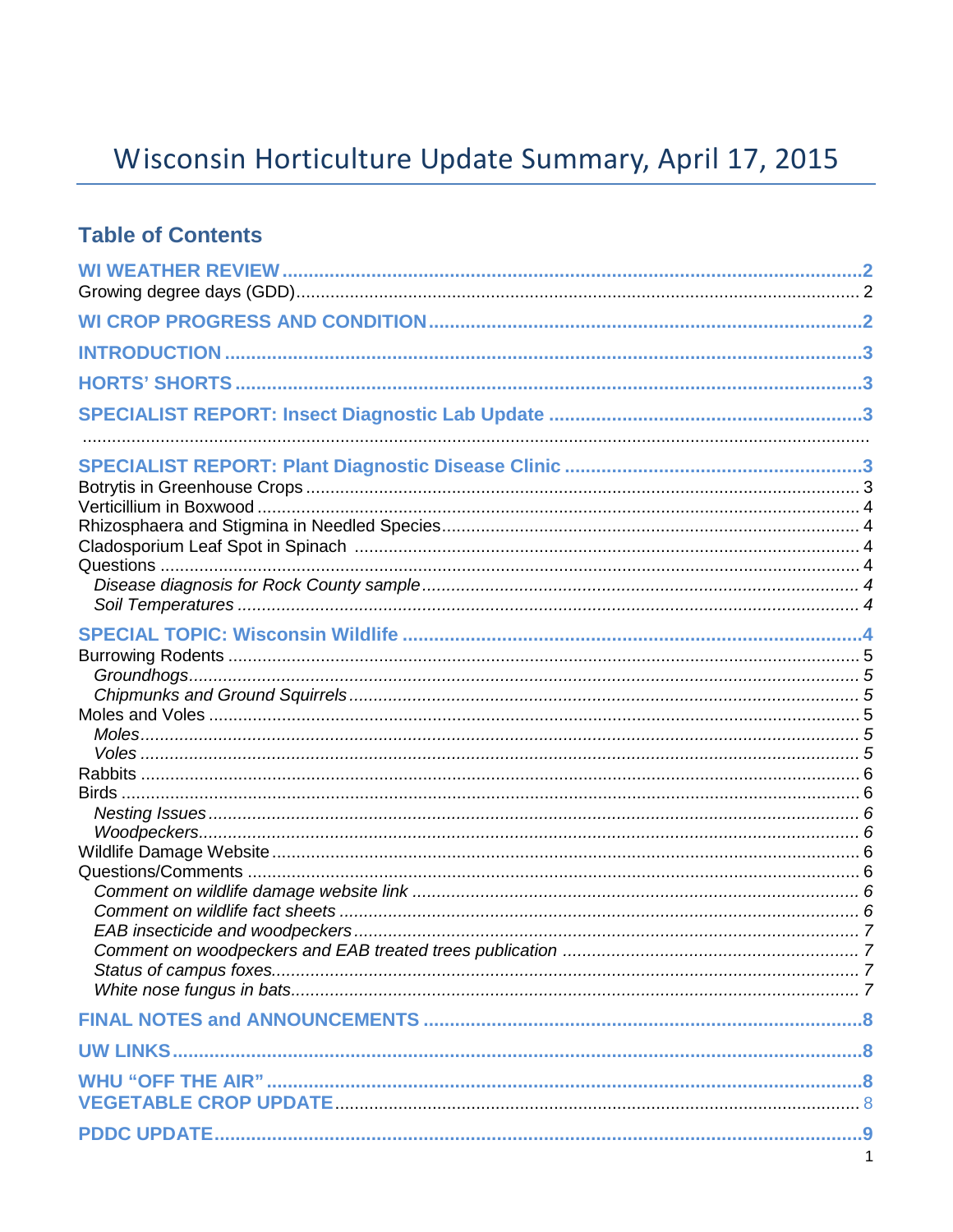## **WI WEATHER REVIEW**

The Wisconsin weather review will return next week when the WI Pest Bulletin starts its 60<sup>th</sup> anniversary of publication. Stay tuned!

Average soil temperatures at 2" as of April 16, 2015: Hancock 51.4, Arlington 56.4. [\(http://agwx.soils.wisc.edu/uwex\\_agwx/awon/awon\\_seven\\_day\)](http://agwx.soils.wisc.edu/uwex_agwx/awon/awon_seven_day)

### **Growing degree days (GDD)**

Growing degree days is an accumulation of maximum and minimum temperature averages as related directly to plant and insect development. This week, the GDD<sub>mod50</sub> in Wisconsin ranged from 59 to 155. Following is a list of GDD as of April 16, 2015 for the following cities: Appleton-89; Bayfield-79; Beloit-155; Big Flats-123; Cumberland-99; Crandall-59; Crivitz-60; Eau Claire-120;Fond du Lac-90; Green Bay-67;Hancock-123; Hartfield-95;Juneau-105; LaCrosse-153; Lone Rock-144; Madison-135; Medford-76; Milwaukee-81; Port Edwards-113; Racine-81; Sullivan-95; Waukesha-95; Wausau-80. To determine the GDD of any location in Wisconsin, use the degree day calculator at the UW Extension Ag Weather webpage:

**[http://www.soils.wisc.edu/uwex\\_agwx/thermal\\_models/degree\\_days](http://www.soils.wisc.edu/uwex_agwx/thermal_models/degree_days)**

To put it in perspective, following is an abbreviated list of plant and insect phenological stages in relation to GDD accumulations at which the events occur (Ohio State BYGL): Silver maple, first bloom, 34; Corneliancherry dogwood, first bloom, 40; silver maple, full bloom, 42; red maple, first bloom, 44; speckled alder, first bloom, 52; northern lights forsythia, first bloom, 58; Japanese pieris, first bloom, 60; red maple, full bloom, 75; star magnolia, first bloom, 83; border forsythia, first bloom, 86; **eastern tent caterpillar, egg hatch, 92**; Manchu cherry, first bloom, 93; northern lights forsythia, full bloom, 94; Norway maple, first bloom, 116; border forsythia, full bloom, 116; chanticleer callery pear, first bloom, 123; sargent cherry, first bloom, 127; **larch casebearer, egg hatch, 128**; Japanese pieris, full bloom, 129; saucer magnolia, first bloom, 133; common flowering quince, first bloom, 137; Bradford callery pear, first bloom, 142; **European pine sawfly, egg hatch, 144**; weeping Higan cherry, first bloom, 145; P.J.M. rhododendron, first bloom, 147; chanticleer callery pear, full bloom, 149; Norway maple, full bloom, 149**; inkberry leafminer, adult emergence, 150**; sargent cherry, full bloom, 151; star magnolia, full bloom, 151; Allegheny serviceberry, first bloom, 153; Manchu cherry, full bloom, 155; spring snow crabapple, first bloom, 155; apple serviceberry, first bloom, 159; **spruce spider mite, egg hatch, 162**; Bradford callery pear, full bloom, 164; Allegheny serviceberry, full bloom, 169; saucer magnolia, full bloom, 174; P.J.M. rhododendron, full bloom, 178; **boxwood psyllid, egg hatch, 179**; weeping Higan cherry, full bloom, 179; Koreanspice viburnum, first bloom, 185; regent serviceberry, first bloom, 186; Japanese flowering crabapple, first bloom, 189; eastern redbud, first bloom, 191; **gypsy moth, egg hatch, 192**.

## **WI CROP PROGRESS AND CONDITION**

Copy and paste the following link into your browser to find weather review and reports from around the state.

http://www.nass.usda.gov/Statistics\_by\_State/Wisconsin/Publications/Crop\_Progress\_&\_Condition/2015/WI\_04 \_20\_15.pdf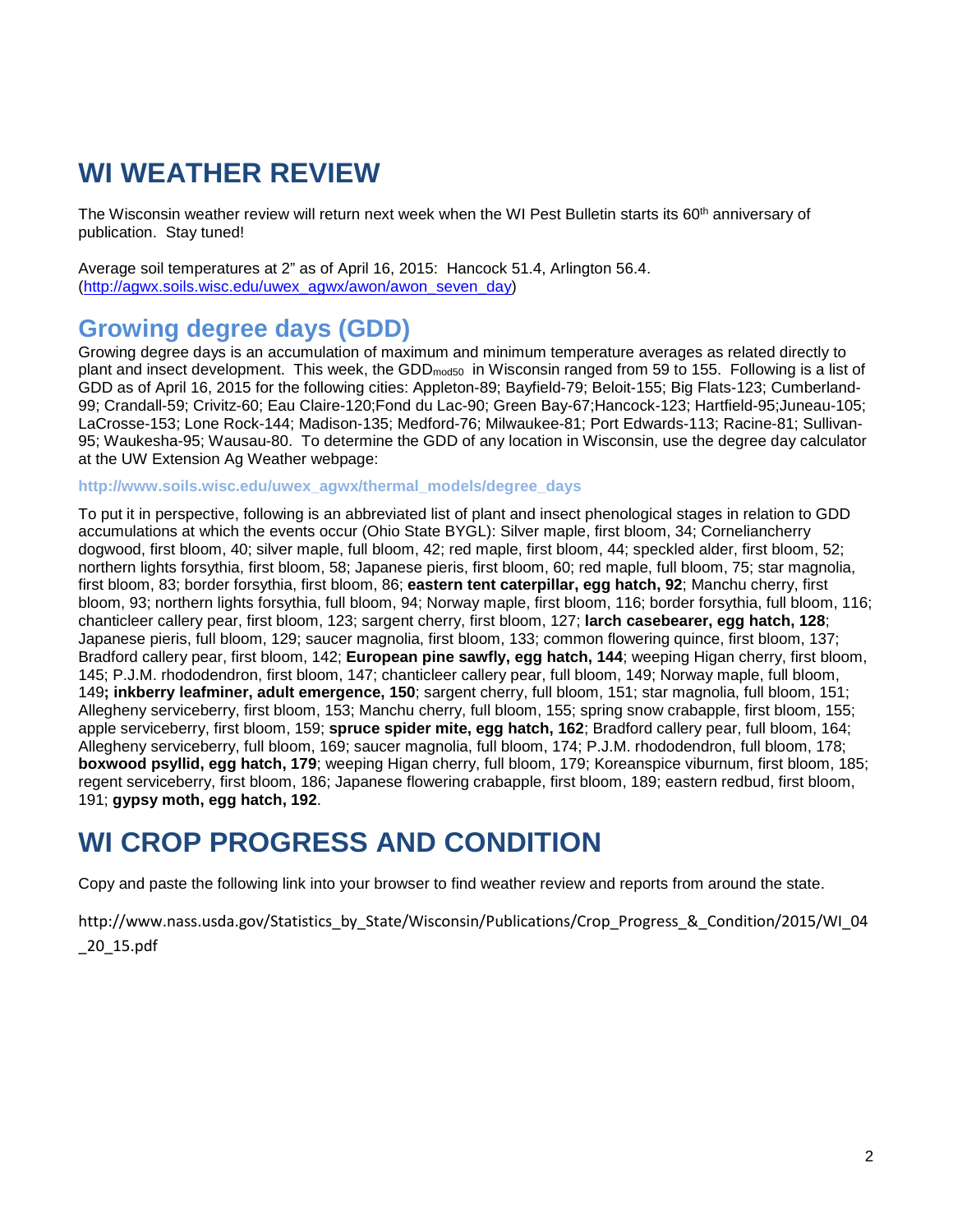## **INTRODUCTION**

The host for today's WHU was PDDC Director Brian Hudelson. David Drake, UW-Madison Department of Forest Ecology and Wildlife was the special guest. Participants in today's discussions were representatives from the following counties: Brown (Vijai Pandian), Columbia (George Koepp), Dane (Kris Gabert and Lisa Johnson), Eau Claire (Erin LaFaive), Racine (Patti Nagai), Rock (Christy Marsden), Walworth (Chrissy Wen) Winnebago (Kim Miller) and Wood (Peter Manley).

## **HORTS' SHORTS**

Agents report the following issues to be of interest this week:

Brown County: Crocus are in full bloom and other things are budding. Star magnolias are starting to bloom, apple buds are starting to swell, and crabapples are starting to leaf out. Our soil temperatures are in the 40□F range. We are getting questions about lawns such as controlling moths in lawns and how to prevent crabgrass.

Columbia County: We are greening up slowly due to the rains we had last week. We have had some questions on crabgrass, but not too much else.

Dane County: Apples and crabapples are budding and forsythia is in full bloom but starting to fade a little. There have been some questions on crabgrass and when to apply pre-emergents, as well as soil temperature and whether it is too early to transplant cuttings. Scilla, bloodroot, and magnolias are blooming.

Eau Claire: Forsythia is in full bloom and lilac buds are starting to swell and green up. Everything seems to be about two weeks ahead of our normal schedule. Questions are kind of random.

Racine: Forsythia has been in full bloom for about a week and crocus, dwarf iris and early daffodils are also blooming. Winter aconites have faded. Cherries and crabapples are starting to come on and show color. We haven't done any soil temperature readings, but our soil is quite moist due to all of the rain we had. It looks and feels like spring.

Rock: Forsythia has been in bloom for about two weeks and the garlic mustard is up in woodland areas. Trees are budding out. We haven't had much moisture and there are already some patches of drought. We have had questions on preventative tree treatments, and crabgrass.

Winnebago: The weather is nice. Apples and mock oranges are budding and forsythia is in full bloom. There have been some questions on wildlife, ladybugs and some observations of black knot on trees with people bringing in samples.

Wood: Some trees are budding, but it is still a mix of green and brown. We haven't received too many questions. We really need some moisture here on the sand barrens.

Walworth: Early tulips are blooming. We have noticed that the gypsy moth egg masses have hatched on the shrubs on the south side but not on the trees. We saw a picnic beetle already which is not good news for the oaks.

## **SPECIALIST REPORT: Insect Diagnostic Lab Update**

*Presented by P. J. Liesch, Assistant Faculty Associate, UW-Madison Department of Entomology, and Manager of the UW-Extension Insect Diagnostic Lab* [pliesch@wisc.edu](mailto:pliesch@wisc.edu)

There was no Insect Diagnostic Lab Update this week

## **SPECIALIST REPORT: Plant Diagnostic Disease Clinic**

Presented by Brian Hudelson, Sr. Outreach Specialist, UW-Plant Pathology, and Director of the UW-Extension Plant Disease Diagnostics Clinic (PDDC) [bdh@plantpath.wisc.edu](mailto:bdh@plantpath.wisc.edu)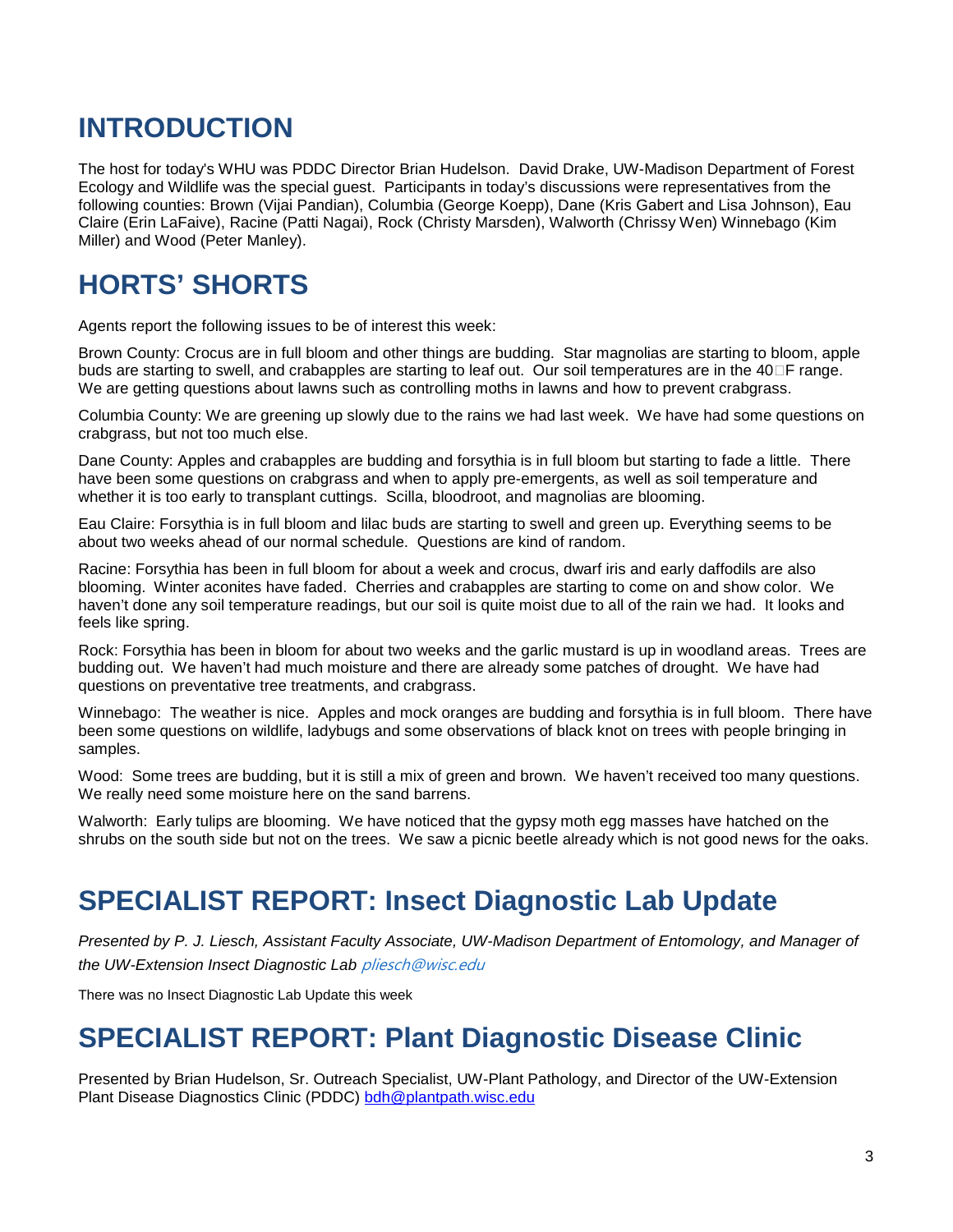The PDDC update is attached to the end of this summary.

We have had some greenhouse samples come in, such as alyssum, scaveola, gaura, and an orchid. We have had some root rot samples come in, as well as branches affected by dieback and canker. The latter two are likely a continuation of last year's winter problems still affecting trees. We received a number of hoophouse and greenhouse grown vegetable samples; stored carrots with root rot, bacterial soft rot on lettuce from a hydroponic setting, scab on potatoes, spinach with a combination of fusarium wilt and root rot that showed a lot of yellowing on the lower leaves.

### **Botrytis in Greenhouse Crops**

The greenhouse crops mentioned appeared to be affected by botrytis. This can be an opportunistic disease in greenhouses due to all of the humidity and moist conditions. It can cause damping off, stem blights and even leaf symptoms if it is wet enough.

### **Verticillium in Boxwood**

We received a boxwood sample with branch dieback and thought it was winter injury, however we did recover verticillium from that sample. We do see this occasionally in boxwood. If you are seeing branch dieback in boxwood check to see if you are seeing uniform yellowing across the canopy or whether it is sectional dieback. Sectional dieback could very well be a symptom of verticillium.

### **Rhizosphaera and Stigmina in Needled Species**

In needled woody ornamentals, rhizosphaera and stigmina needle cast disease both have round black fruiting bodies that arise from the stomata in the needles and are visible with a hand lens. The two can be distinguished because rhizosphaera has round black blobs, whereas stigmina has black blobs arising from the stomata with hyphae projections containing spores. The difference is distinctive enough to be seen under both a microscope and a hand lens. The treatment is similar for the two diseases, so confusion of the two can still result in disease management.

<http://www.ag.ndsu.edu/cpr/forestry/needle-cast-diseases-of-spruce-diagnosis-and-treatment>

### **Cladosporium Leaf Spot in Spinach**

A spinach sample also came in that had cladosporium leaf spot which tends to be localized and is less of a concern than the systemic fusarium. Although cladosporium is mainly a cosmetic issue it can cause marketability issues if it covers the whole plant. If it is just the lower leaves, those can just be stripped off and the rest of the plant looks fine.

Cladosporium fact sheet. <http://www.ipm.ucdavis.edu/PMG/r732100311.html>

### **Questions**

### **Disease Diagnosis**

*Were you able to complete the diagnosis for the Rock County sample?*

That sample was diagnosed as Stigmina and the report has already gone out. The sample was a good teaching opportunity for the graduate students as it not that common. Rhizosphaera is much more common.

### **Soil Temperature**

*Do you know what the soil temperature in Dane County is?*

The PDDC does not monitor that so I don't know.

## **SPECIAL TOPIC: Wisconsin Wildlife**

*Presented by David Drake, Department of Forest Ecology and Wildlife, UW-Madison*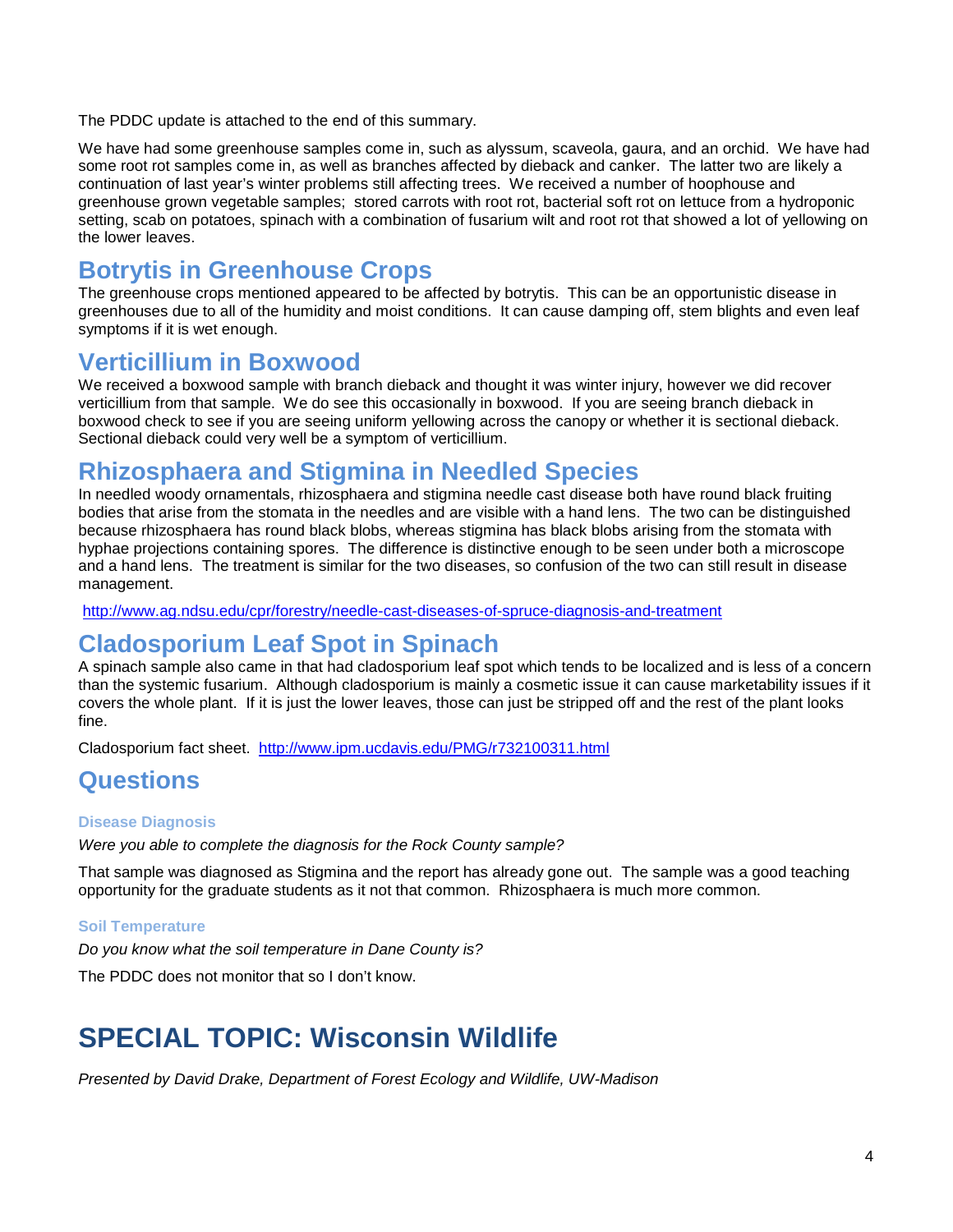Now is a great time to watch wildlife in Wisconsin. Many of the migratory birds are coming through and starting to breed and mammals are waking up and becoming active. The soil is thawed so mole tunnels are becoming visible again. A lot is happening right now with wildlife, but not everyone is happy with all of that activity.

### **Burrowing Rodents**

Groundhogs (or woodchucks), chipmunks and 13-lined ground squirrels are now active. These rodents all hibernate to some extent but have woken up.

Chipmunks and 13-lined ground squirrels have burrow holes that are about 2 inches in diameter, whereas groundhog burrows are about 1.5 feet across with soil mounded in the front.

These animals can be managed by trapping. Keep in mind that it is illegal to live trap an animal and release it onto public or private property without permission.

### **Groundhogs**

To live trap diurnal groundhogs, place a trap baited with a quartered apple or plum tomato at the mouth of the burrow where you see the mounded soil; this is the primary entrance and exit. Cover the trap with burlap or some other material to simulate the burrow and make it dark. Animals are more likely to enter a space that is enclosed, which makes them feel more secure. Open the trap first thing in the morning to catch the animal when it is active and close it at night to avoid catching raccoons or skunks or something else.

### Chipmunks and Ground Squirrels

To live trap chipmunks or ground squirrels, you can use peanut butter or peanut butter mixed with sunflower seeds as bait. It is often more humane to kill trap rather than live trap and release the animal into an unfamiliar territory. You may have to continue the trapping program throughout the growing season as these animals are quite prolific.

To kill trap, use a rat trap baited with peanut butter or peanut butter mixed with sunflower seeds. Or you can use either carbon dioxide (CO2) or aluminum phosphide gas cartridges. Remember not to gas the burrow if it is under a home as the poisonous gas can seep into the home since the soil is porous. For gas to be effective, all openings to the burrow must be sealed and plugged to concentrate the gas and prevent the animal from exiting. If you are using a CO<sub>2</sub> cartridge, the cylinder is lit like a flare and dropped into the burrow and you must be careful when lighting the cylinder as well as it can be a fire hazard. We typically don't recommend using these if there are buildings around.

### **Moles and Voles**

#### **Moles**

The most common mole in Wisconsin is the Eastern or common mole. Moles will make raised tunnels in the dirt which collapse when you walk on them. The easiest way to control moles is to use a harpoon trap. There are explicit directions for using this kind of trap on the package. Find the longest and straightest tunnel; if it has too much meandering it may be a side tunnel rather than the main tunnel.

<http://wildlifedamage.uwex.edu/pdf/Mole.pdf>

#### **Voles**

Meadow voles will make surface runways in the grass and the damage is usually cosmetic. Once the grass starts growing again, the rhizomes fill in the runways. They can cause a lot of winter damage on trees and shrubs due to gnawing on the cambial layer. Most of that damage will have already occurred since voles are active all winter long.

To manage these animals, you can use trapping or a rodenticide bait station that targets this species. For trapping, use a mouse trap baited with peanut butter and put the trigger of the trap in the surface runway.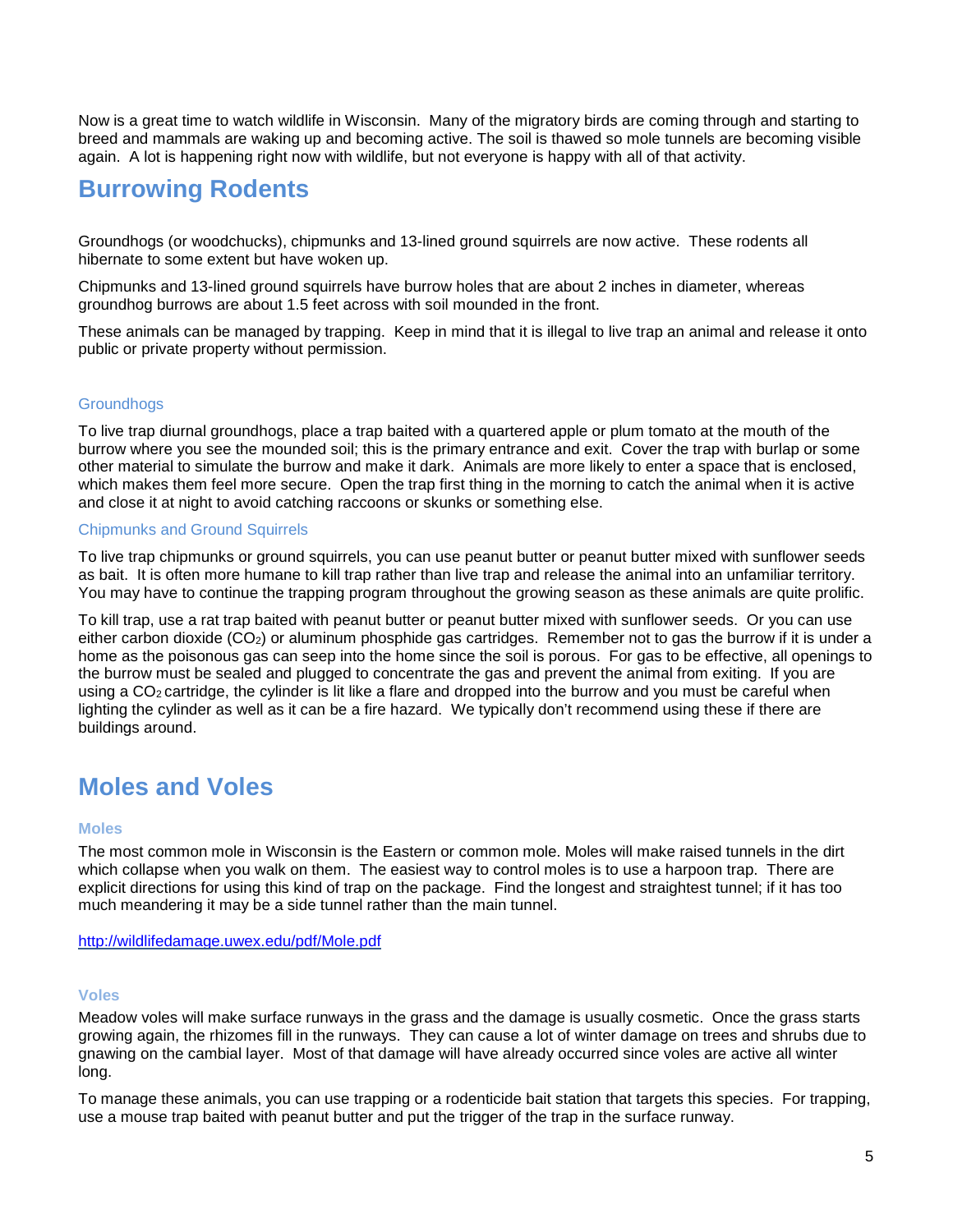### **Rabbits**

Rabbits do a tremendous amount of damage in the winter browsing on woody ornamentals. Sometimes the damage is so extensive that it kills the plant. The easiest way to prevent damage is to put some fencing around the plants to protect them.

### **Birds**

Many of the migratory birds are back in Wisconsin. I just saw a yellow-rumped warbler. Phoebes, towhees, swallows, bluebirds, waxwings are now here. Robins have been back for a while.

### **Nesting issues**

As the birds begin building their nests, some issues may arise. Swallows may begin building nests in the eaves and cardinals may nest close to doors. Robins and cardinals may become territorial and start dive bombing people if they get too close to the nest. If a nest is still unoccupied, it can be moved or destroyed. If you remove the nest, the birds will rebuild, often in the same location. If you keep removing it, they will eventually be forced to go elsewhere. Once there is even one egg in the nest, the egg and the nest are protected and cannot be disturbed without a permit.

### **Woodpeckers**

Woodpeckers start drumming to attract mates and defend territory and may damage wood siding. You want to remove any nearby food source, such as suet, to discourage them. You can staple up heavy duty plastic or mylar strips during the breeding season to protect your home. If using mylar to harass them, staple the strips about every five feet and make sure it covers the damage. If you use harassment or exclusion, be sure to monitor all around your house to make sure the bird didn't just move to another spot on your house.

### **Wildlife Damage Website**

We have a wildlife damage website that has fact sheets with species specific information such as how to recognize which species are causing the damage and how to remedy the situation. The fact sheets have free downloadable PDF files. There is also a fact sheet on wildlife laws and fact sheets on some of the principles of managing wildlife which were discussed today. I have been talking to master gardeners about how to stop the damage quickly and efficiently.

[www.wildlifedamage.uwex.edu](http://www.wildlifedamage.uwex.edu/)

### **Questions/Comments**

**Comment on adding a link to the wildlife damage website on the WHU site**

A link to the wildlife damage website will be added to the WHU site, too.

#### **Comment on wildlife fact sheets**

*I am glad there are fact sheets because we take many calls regarding woodpeckers damaging houses. Recently we have taken calls regarding birds flying into windows and it would be nice to link to one-page fact sheets that give mitigation information.*

Definitely refer people to that website, although most of our fact sheets are four to six pages, with a few longer ones. For the woodpecker sheet, all of the Wisconsin woodpeckers are there with pictures and information on how to identify them. I talked about food sources for woodpeckers and wanted to mention that if there is any wood rot on your house with insect infestations, that will attract them. If you repair the wood, that will get rid of the insects and deter the woodpeckers as well.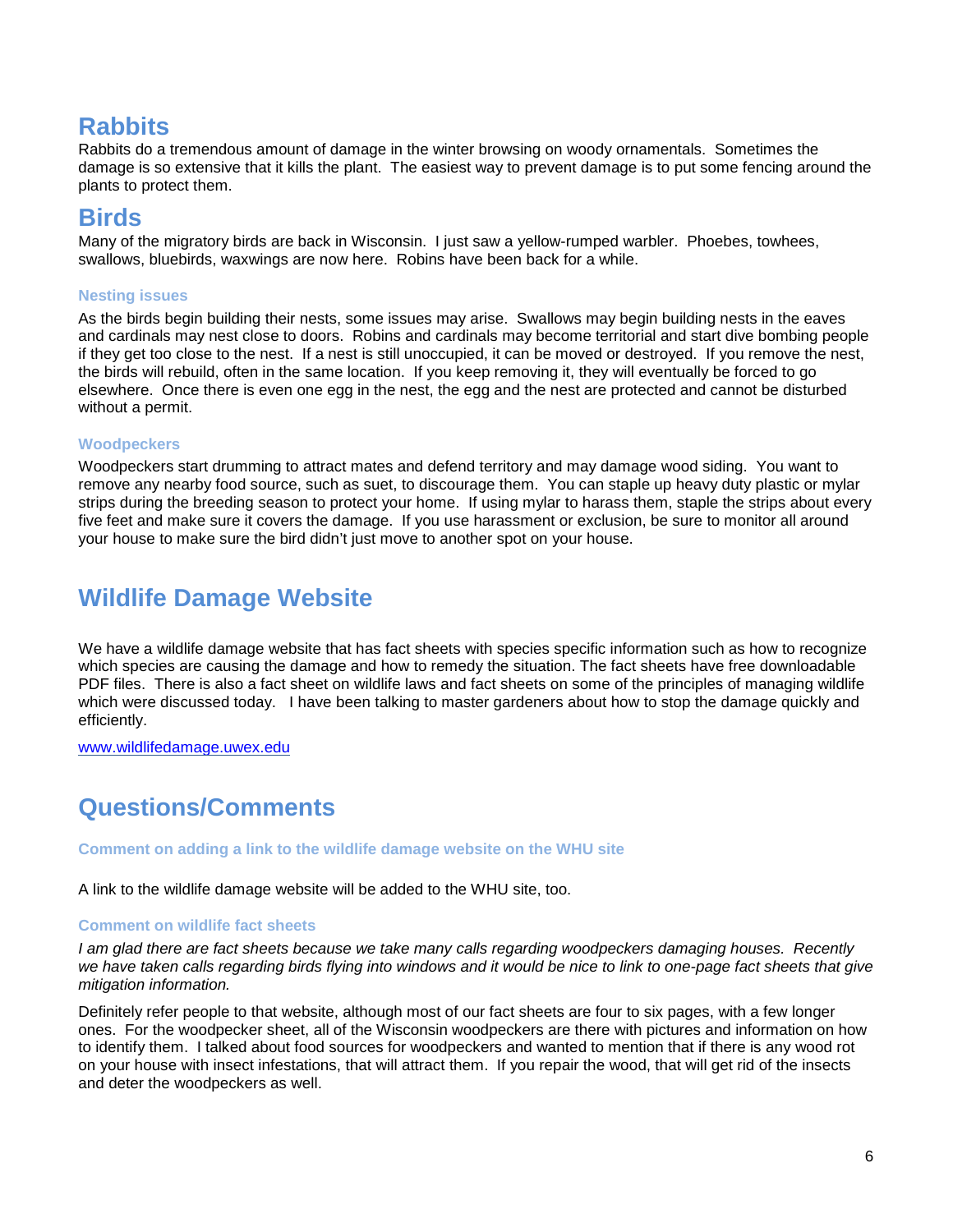For birds flying into windows, there are a couple of things to keep in mind. If you have windows that align through a space, you may want to shut the blinds on one window to keep them from thinking it is a clear space to fly through, hang something up or put decals on the windows. You just want to break up at the reflection.

#### **EAB insecticide and woodpeckers**

#### *Does the insecticide used to treat EAB affect woodpeckers if they eat larvae from treated trees?*

I don't know. The package label should have explicit warnings about the impact on wildlife. I do want to mention that woodpeckers won't eat dead larvae so if the insecticide kills the larvae quickly, the woodpeckers wouldn't ingest any contaminated larvae. I suppose it is a gray area for the interval between larvae ingesting the insecticide and actually dying, but I don't know what the insecticide is. I would be surprised if an insecticide that was dangerous to other wildlife was being used. If people are concerned about it, mylar tape can be hung around the tree or a barrier put on the tree to keep the woodpecker from boring into the tree.

#### **Comment on woodpeckers and EAB treated trees publication**

*There is a publication out there concerning this issue. They are finding that the woodpeckers eat the mature larvae that overwinter on the outer bark are not exposed to the systemic insecticide. The larvae on the tree's interior that are exposed to the insecticide, die quickly, are desiccated and decompose. There is little data that suggests the woodpeckers feed on those dead larvae.*

#### *Website:* <http://extension.entm.purdue.edu/eab/PDF/potentialSideEffectsofEABInsecticidesFAQ.pdf>

Yes, typically the woodpeckers will only eat live insects and larvae. The information about the mylar tape or other tree barrier on treated trees is in the woodpecker fact sheet.

If you think of more questions, you are welcome to contact me and I will be as responsive as possible.

#### **Status of campus foxes**

#### *What is the status of the foxes on campus? I saw one walking to work today, about a block from my home approximately 1.5 miles from campus.*

For everyone else on the line who doesn't know, we have a radio collaring project for foxes in the Madison area and there was a pair denning on campus. Unfortunately, the male we had collared was killed by a car last week on University Avenue. We have seen the female bringing food back to the den and fortunately the kits are old enough now that she can leave them alone temporarily to go hunting. She is still nursing them. The same thing happened last year when the male was killed about this time of year and we think it was the same vixen, who was able to finish raising the young by herself. We are calling her the black widow of the foxes, because she breeds the males and somehow manages to kill them off.

The Middleton building on campus has some roped off areas and the foxes are denning underneath there on the east side of the building. The foxes typically come out in the evening after dark, but occasionally you will see them during the day. The radio collared male who was killed was moving around in a seven mile territory. We also have radio collared male who lives about 1 mile west of campus and that might have been the one you saw, or it could have been the female hunting.

We have been trapping a lot of foxes and coyotes in yards. The first thing everyone wants to know is if we are going to hurt them because they do keep the rabbit population down.

#### **White nose fungus in bats**

#### *What is the status of white nose fungus in bats in Wisconsin?*

Monitoring is ongoing. For anyone that isn't familiar with white nose syndrome, it is a disease that attacks cave dwelling bats. There are seven native bat species in Wisconsin and four of the seven winter here and do hibernate. It is the hibernatory species that are susceptible to the white nose fungus. The fungus occurs in caves.

An infected bat was found in Grant County in March 2014 in a cave. Luckily, they also found live bats in this cave. In some of the caves out east, 100% of the bats have been killed by the disease.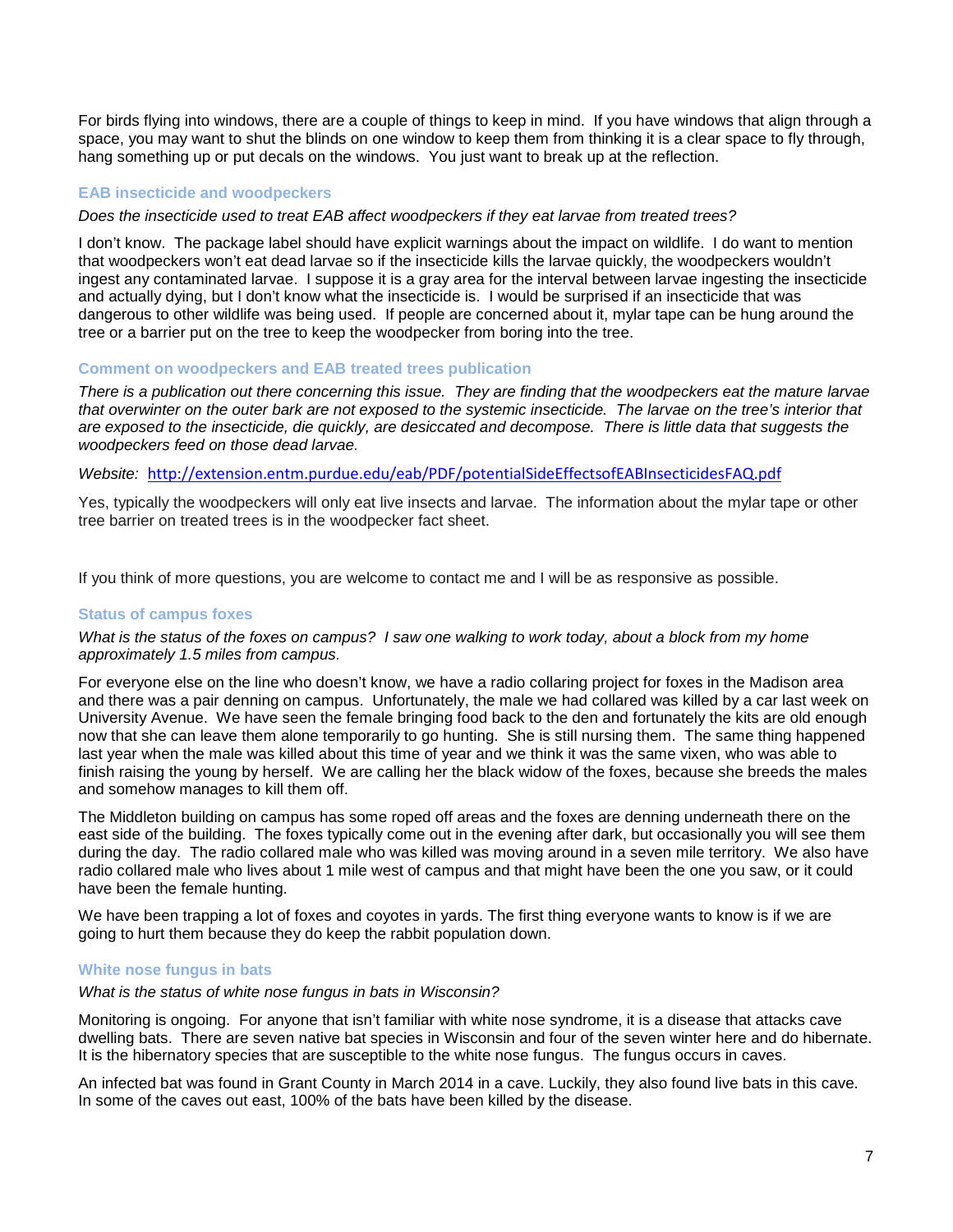The DNR is monitoring the spread but it is not yet completely known how it is transmitted. The fungus appears to be contained in southwest Wisconsin and has not yet spread through the state, although that is probably inevitable. The DNR has been aggressively pro-active to monitor and contain it and has good cooperation from the spelunking community to keep from transferring it to other caves. The DNR has some specific guidelines on how to clean equipment, shoes, and clothing.

All seven species of bat, hibernatory and migratory, are here and active now.

[http://dnr.wi.gov/topic/wildlifehabitat/documents/wns\\_deconprotocols.pdf](http://dnr.wi.gov/topic/wildlifehabitat/documents/wns_deconprotocols.pdf)

## **FINAL NOTES and ANNOUNCEMENTS**

Next week, the host will be Erin LaFaive from Eau Claire County and the special topic will be given by P.J. Leisch on neonicotinoids and pollinators.

Christy Marsden (Rock County): I manage the Wisconsin Garden facebook page for the WI Hort Team. If anyone writes regularly about horticultural topics for a webpage or a newspaper, please send the articles to Christy and she will make them a regular feature on the Wisconsin Garden.

Brian Hudleston: There will be two sessions on answering horticultural questions in May. These sessions are for anyone who answers questions at county offices such as agents, plant health advisors, or master gardeners. P.J. Leisch will give a presentation on insects, Mark Renz will give an update on weeds and invasives, and either Paul Koch or Bruce Schweiger will give information on turf and I will give an update on diseases. If you would like to attend either session, let me know and I will get you on the list.

May 14 in Walworth County at the Geneva National Resort in Lake Geneva 8:45 am to 4:45 pm

May 27 in Marathon County Extension in Wausau 8:45 am to 4:45 pm

The full audio podcast of today's and archived WHU conferences can be found at<http://fyi.uwex.edu/wihortupdate/>

## **UW LINKS**

Wisconsin Horticulture webpage [http://hort.uwex.edu](http://hort.uwex.edu/)

UW Plant Disease Diagnostics webpage<http://labs.russell.wisc.edu/pddc/>

UW Insect Diagnostic Lab<http://www.entomology.wisc.edu/diaglab/>

UW Turfgrass Diagnostic Lab<http://labs.russell.wisc.edu/tdl/>

UW Vegetable Pathology Webpage<http://www.plantpath.wisc.edu/wivegdis/>

UW Vegetable Entomology Webpage [http://www.entomology.wisc.edu/vegento/people/groves.html#](http://www.entomology.wisc.edu/vegento/people/groves.html%23)

UW-Extension Weed Science https://fyi.uwex.edu/weedsci/

UW-Extension Learning Store [http://learningstore.uwex.edu](http://learningstore.uwex.edu/)

UW Garden Facts<http://labs.russell.wisc.edu/pddc/fact-sheet-listing/>

## **WHU "OFF THE AIR"**

During this past week specialists have commented on these issues off the air: None

## **Vegetable Crop Update**

Vegetable Crop Update Newsletter #4 is available at http://www.plantpath.wisc.edu/wivegdis/

Topics covered in the issue include:Late blight reminders and updates Update on basil downy mildew